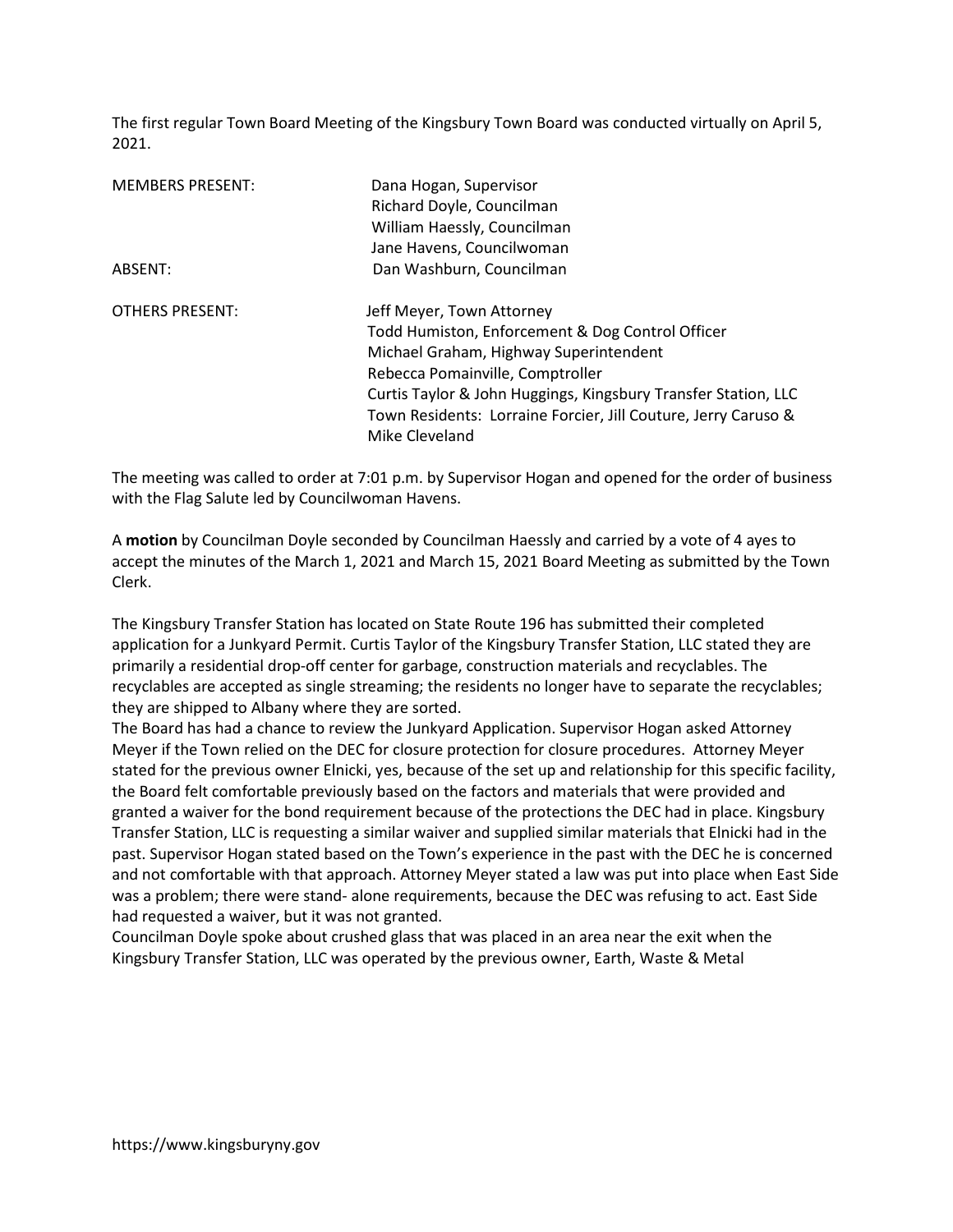. John Huggings explained it was done by Elnicki, they no longer put glass in that area even though Elnicki was permitted to do so. At this time, they are taking bids and filling it with sand and stone in that area. Enforcement Officer Humiston stated Elnicki did have approval through the DEC to put the glass there; glass is considered a clean fill.

Supervisor Hogan asked Councilman Doyle if he had any thoughts on granting a waiver to Kingsbury Transfer, LLC for financial surety. Councilman Doyle replied, not at this time. Curtis Taylor of the Kingsbury Transfer Station, LLC stated there is a waiver in place with the DEC and they had no intention of walking away from this facility and there is a \$55,000.00 closure bond in place with the DEC. Supervisor Hogan asked Curtis Taylor if the estimate for the bond was provided by their engineer; Mr. Curtis replied yes. Councilwoman Havens is concerned about granting the waiver; nobody intends to walk away from a project and would like to see extra protection in place in case someone does. Curtis Taylor responded he understood and if they were to walk away the DEC would be responsible for cleanup.

Supervisor Hogan asked Attorney Meyer if the Town should have their engineer review this to see if we are comfortable with the bond in place with the DEC. Attorney Meyer stated their engineer submits the estimate and the Town engineer reviews it based on the anticipated volume and the levels of their citing the permit they will determine if the number is accurate and needs to change. Supervisor Hogan stated if the Town were to require financial surety it would be an additional cost to Kingsbury Transfer Station, LLC. Attorney Meyer stated that is what Curtis Taylor stated at the last meeting. there is no way to add the Town in addition to the DEC.

Councilman Doyle stated if the DEC has a bond for closure and the facility is licensed under the Town and the Town Junkyard Law requires a bond as well; who would take priority if they did walk away and a clean-up was necessary, they would be burdened with double surety on the same site. Attorney Meyer stated the preference is to allow the state agency to act, they have more tools in their toolkit in the event of violations; the Town only acts when it is forced to when they feel the state agency is not being responsive. Supervisor Hogan asked Councilman Doyle if he felt the DEC acted in a timely manner on the clean up process for East Side when they were located on Burgoyne Avenue. Councilman Doyle replied the DEC was not executing the clean up process in a timely manner.

Attorney Meyer stated one of the reasons that East Side was finally shut down was the Town hired an attorney that cost approximately \$200,000.00 in legal fees. The attorney did a number of things, one being the preparation of the current Local Law done in tandem with the Town's efforts to formally close that facility. Once the Town was able to accomplish that it gave the Attorney General's Office an added benefit to be able to pursue the cleanup. The clean up was prompted by the Town having to act; the DEC and the Attorney General Office were limited in their actions they were taking and unwilling to take the lead in shutting down the facility. Supervisor Hogan stated that reinforces his concerns and would like the opportunity to have Jarrett Engineering review the engineering dissolution plan, as well as have further discussion whether the Town should require financial surety for cleanup and closure. Curtis Taylor stated he has no objection to having a second review of the closure process. Supervisor Hogan asked Enforcement Officer Humiston to share the documents with Jarret for their review and asked Attorney Meyer to develop a way the Town would have financial surety not in conjunction with the DEC.

Attorney Meyer stated for granting a license, once the Town has materials it would schedule a Public Hearing to render a decision on the issuance of a license, but the Town is not at that point.

Supervisor Hogan stated most of the employees at Town Hall will have had their second COVID-19 vaccination by April 15<sup>th</sup> and would like to make a recommendation that the Town resume Public Hearings after April 15<sup>th</sup>. The Town must move forward with business of the Town specifically some Town Planning Board matters and some Town Board matters.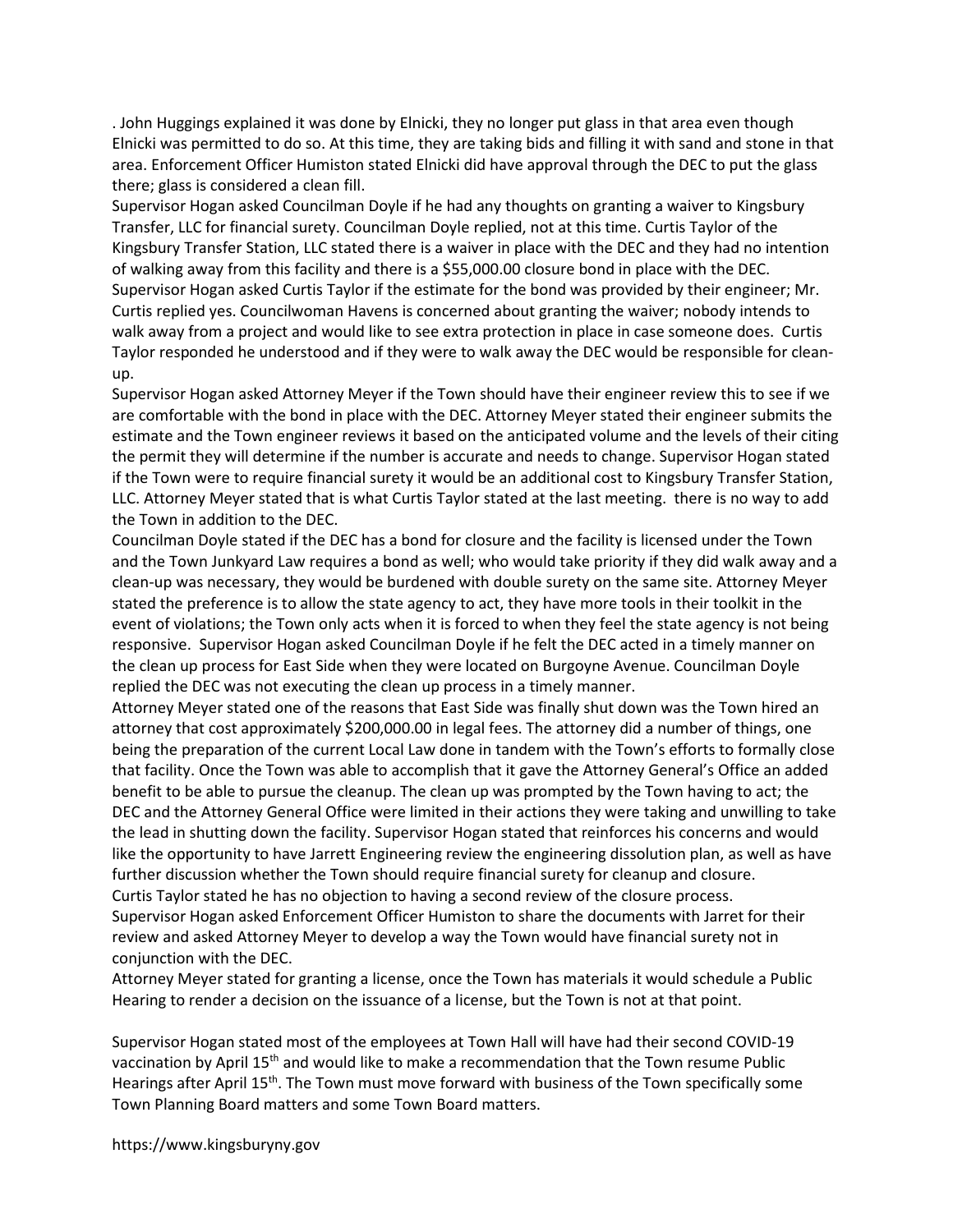Councilman Doyle is in favor or re-starting the meetings as soon as feasible.

Councilman Haessly stated there are a lot of things that need to be addressed and anticipate what the Board will do when a large gathering is expected.

Councilwoman Havens would like to make a motion that Public Hearings be resume after April 15<sup>th</sup>. The motion was seconded by Councilman Doyle.

Supervisor Hogan spoke with Town Clerk about customers entering Town Hall. Town Clerk reported she is concerned with people who have not had their vaccines not feeling safe entering Town Hall if more than one person is in the lobby. Town Clerk would like to re-open on Monday April 19th , allowing for time to prepare signs and policies.

The motion to resume Public Hearings after April 15<sup>th</sup> was made by Councilwoman Havens seconded by Councilman Doyle and carried by a vote of 4 ayes.

A motion by Councilwoman Havens seconded by Councilman Doyle to re-open Town Hall on Monday April 19, 2021.

Councilman Haessly suggested people entering Town Hall should have their vaccination. A discussion followed.

 Supervisor Hogan stated Town Clerk should be allowed to put up a sign indicating there can be one person at a time in the building and they must be wearing a mask. Councilwoman Havens suggested it be one person allowed in each office. Supervisor Hogan and the Town Clerk agreed. Supervisor Hogan stated he did not think there was a consensus that proof of a vaccine is required to enter the building. After discussion, the **motion** on the floor to re-open Town Hall on April 19 2021 was carried by a vote of 3 ayes and one vote to abstain by Councilman Haessly.

Highway Superintendent Michael Graham and the Comptroller requested quotes for the sweeping of Town Roads. Kingsbury Sweeping, Canaday Sweeping and Poughkeepsie Sweeping are the only three sweeping companies within 60 miles of the Town. The lowest bid was from Kingsbury Sweeping; they have been booked and will start sweeping next week. Kingsbury Sweeping is under new ownership and there will be a \$50.00 charge for travel time and a charge of \$155.00 per hour. A motion by Councilwoman Havens seconded by Councilman Doyle and carried by a vote of 4 ayes to hire Kingsbury Sweeping with a \$50.00 travel time charge and an hourly charge of \$155.00 with Board approval if the cost exceeds \$5,000.00.

Councilman Doyle provided the Board in piecemeal, the Land Lease Review RFP for the Kingsbury Landfill with the last being the Land Lease addendum which was almost as long as the rest of the RFP. It is basically a standard document provided by NYSERDA. Councilman Doyle also used an RFP used by the Town of Niagara who had a similar project of putting solar on their landfill. The Board is attempting to see if there is any interest in putting solar on the Kingsbury Landfill. NYSERDA provided a listing of developers that are approved and recommended. Councilman Doyle would like to send the RFP to everyone on the list. In addition to sending the RFP to the developers on the listing provided by NYSERDA he would like to send the RFP to Positive Energy which is located in Kingsbury and another company who has a project going in Granville. There will be a Public Hearing scheduled to receive input from people on this idea. Councilman Haessly asked if the Town Attorney has reviewed the RFP. Councilman Doyle responded Attorney Meyer has reviewed the RFP and provided the Land Lease appendix.

Attorney Meyer did review the RFP and prepared a draft lease and if developers do not like certain provisions they can comment on the lease. Attorney Meyer asked if April 16<sup>th</sup> was enough time for the developers to provide what you are asking for and the current status of solar in the Town is on hold. Councilman Doyle thought Town property was exempt from the moratorium. Attorney Meyer stated that is a position the Town could take. Supervisor Hogan stated the time to turn this around is going to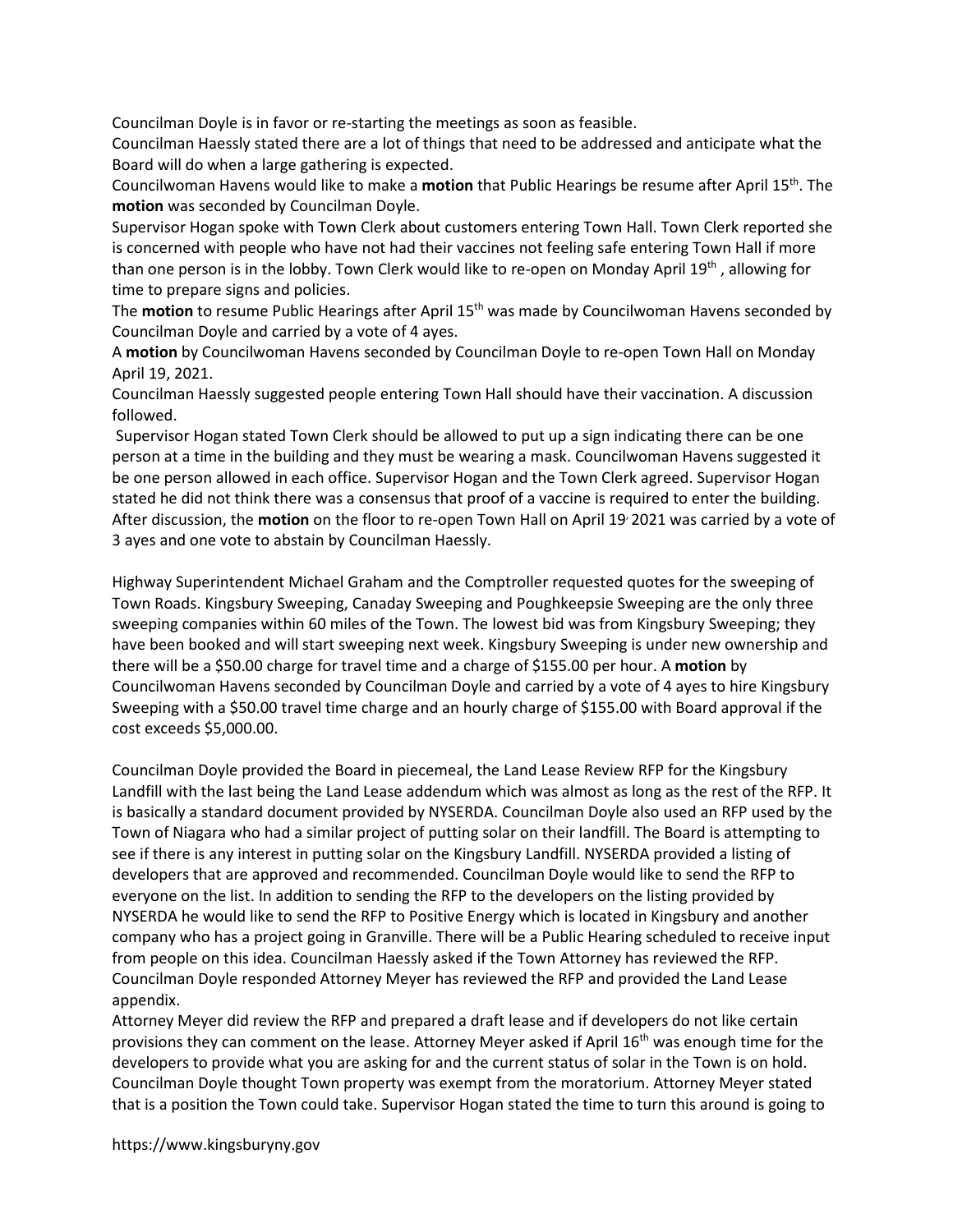be will probably be extended out quite a bit. Supervisor Hogan asked if Councilman Doyle wished to receive responses from developers by April 16<sup>th</sup>. Councilman Doyle responded the timeline is in the RFP; it will be sent out on April  $16<sup>th</sup>$  and the scheduled onsite visit for anyone interested will be in early May. He has also coordinated with the DEC contact. Councilman Doyle stated originally, they had hoped to have a developer picked or assigned by the end of December 2021 because of concern of solar credits expiring. With the change in administration that has gone by the wayside. He would like to move forward and if developers ask for more time the Town can be flexible.

Councilwoman Havens has conducted research on laws in other Towns related to solar and has requested a discussion about a solar law for the Town at the next Town Board Meeting. Supervisor Hogan requested the Town Clerk add it to the agenda for the next meeting.

A motion by Councilwoman Havens seconded by Councilman Haessly and carried by a vote of 4 ayes for Councilman Doyle to move forward with the RFP for solar on the Kingsbury Landfill with delivery on April 16, 2021.

Councilman Havens provided the following Terms of Reference for the Comprehensive Master Plan Committee:

# Town of Kingsbury Special Project - Comprehensive Town Plan Update Terms of Reference

# COMMITTEE NAME

Comprehensive Planning Committee (CPC)

## PURPOSE

To update the existing Town of Kingsbury's Comprehensive Town Plan incorporating input from the current community and in consideration of other local plans.

## SCOPE

A special project expected to take 18-24 months.

Who Are We?

- Review 1973 Town Plan
- Collect and review other local plans that may have impact
- Collect and organize existing data Who Do We Want To Be?
- **Develop outreach tools**
- Gather new public opinion data from as many community members as possible
- Collect new data 2020 Census, technology, infrastructure How Do We Get There?
- **O** Organize the process
- Search for grants and other funding opportunities  $\bullet$  Update plan chapters, curate the document

https://www.kingsburyny.gov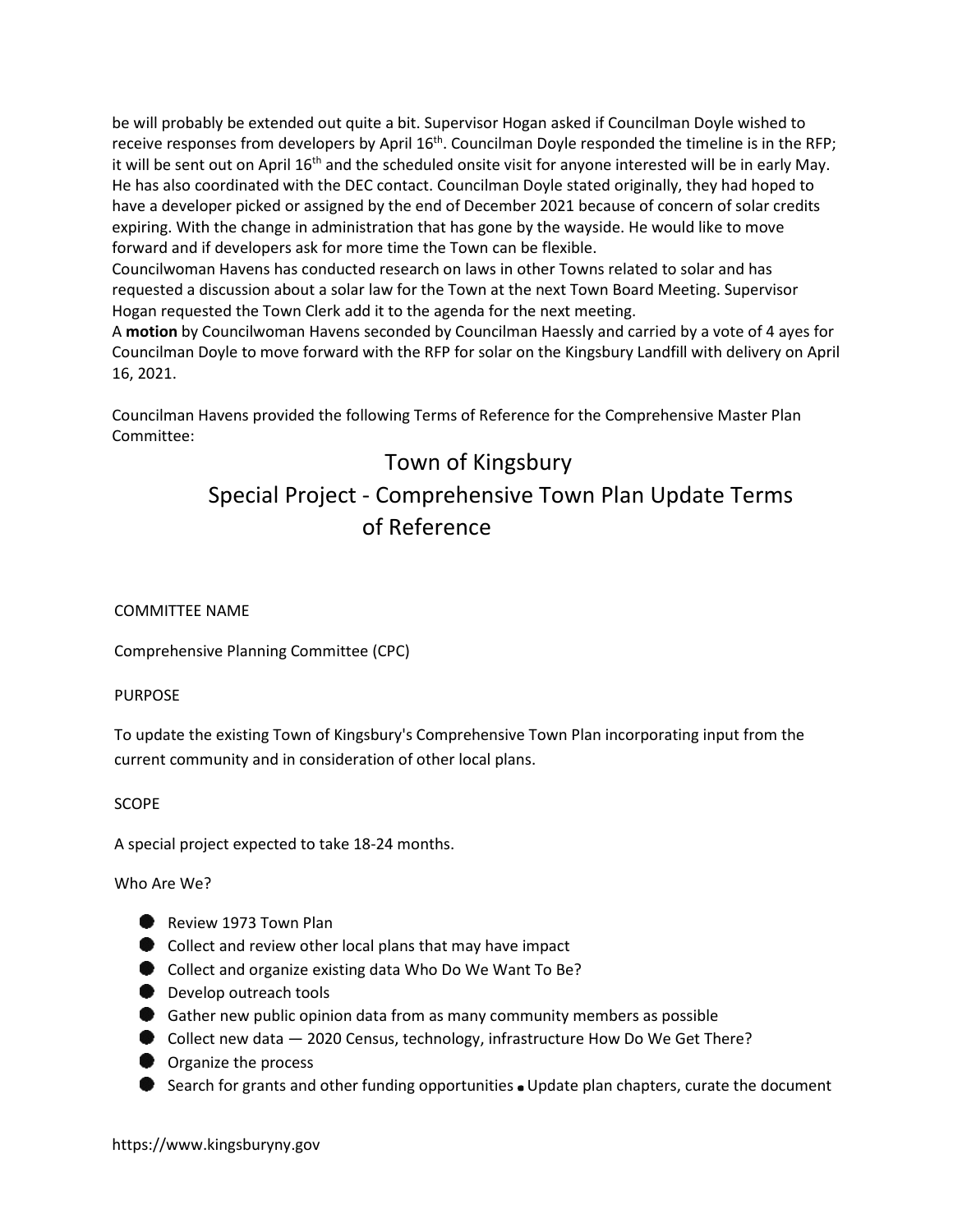#### AUTHORITY

Delegated by the Kingsbury Town Board to gather information, apply data and recommend to the Town Board an updated plan.

#### MEMBERSHIP

An action committee consisting of two town board members and six active local residents, with the chairperson, a town board member appointed by the supervisor.

#### MEETING ARRANGEMENTS

- Frequency Monthly on a Thursday
- **D** Location Kingsbury Vol. Hose Co., Burgoyne Avenue, HF Start Time 6:30pm

#### REPORTING

Chairperson will report to the Kingsbury Town Board at regular meetings.

Councilwoman Havens stated in her research on the Master Plan there are 4 or 5 Master Plans in and about the community. The Town is the all-encompassing entity of these Master Plans: the Village of Hudson Falls, Route 4 Corridor Management Plan, Feeder Canal Park Master Plan, Hudson River and Champlain Feeder Canal Regional Waterfront Plan and a couple of Tourism and Housing Plans in Washington County. She is hoping to find these plans hopefully in PDF and assign a plan to 2 committee members to read independently and come back to the next meeting to determine what would grossly affect anything the Master Plan Committee would do.

Councilman Haessly stated the Board has not formally organized the group working on the Master Plan and would like to know who the committee members are. Supervisor Hogan explained Councilwoman Havens was appointed as chairperson for the Master Plan Committee at the Annual Organizational Meeting.

Councilwoman Havens explained the Master Plan Committee is an action committee that is working to gather information. The committee consists of Town Board members, herself and Councilman Doyle Scott Winchell Zoning Board member, Karen LaRose Planning Board member, Village Mayor Barton, Greg Smith, a teacher, two local residents Lorraine Forcier and Tim Havens, Jr.

A motion by Councilman Doyle seconded by Councilwoman Havens and carried by a vote of 4 ayes authorizing a reimbursement of \$120.00 quarterly to part-time Code Enforcement Officer Ross Cortese for his cell phone.

Comptroller Rebecca Pomainville is seeking Board approval to renew the dental policy which has no price change. Councilman Doyle stated effective October 1, 2021 the Town Board members will not receive medical coverage and he intended the dental insurance to be dropped at the same time. The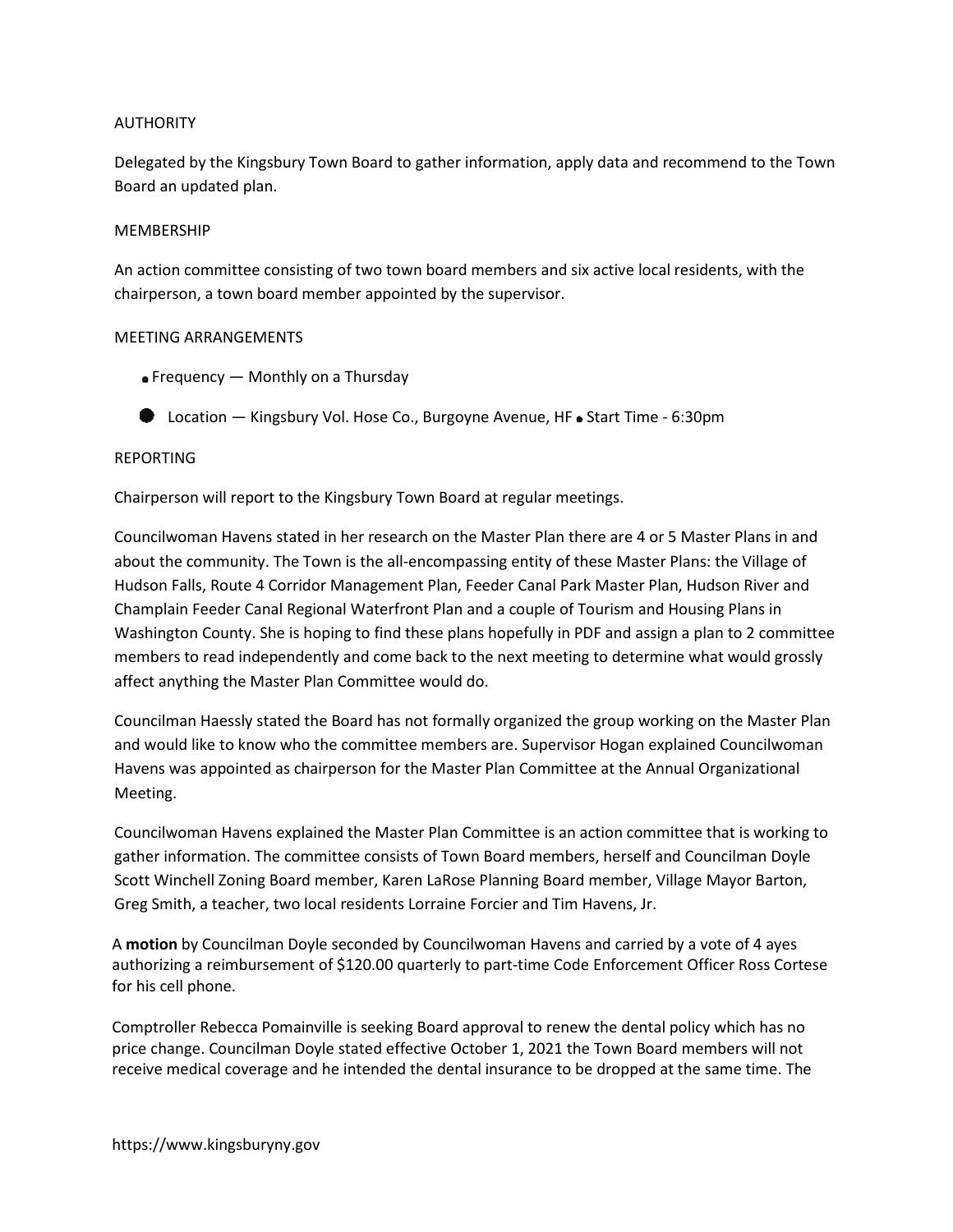Comptroller will make a note to Debbie Bell in regard to the change; there should be no problem ending the coverage the same time as the health insurance.

Councilman Haessly stated the Board talked about the Board not receiving medical benefits, but it had not formally been approved or voted on. The Comptroller stated it was voted on and a part of this year's budget. Councilman Haessly would like to vote on the approval to renew the dental insurance when the entire Board is present. Attorney Meyer stated at the second Town Board Meeting in October it was the Board's decision to eliminate health insurance to Town Board effective October 2021.

The Comptroller reported in issuing payments in receiving the Progress reimbursement payments it is required by the NYS Comptroller to do a budget amendment and have a resolution so the money can be moved from General Fund Whole Town to a Capital Fund Account for accounting purposes. A motion by Councilman Doyle seconded by Councilwoman Havens and carried by a vote of 4 ayes to move funds for Capital Project – Burgoyne Avenue Waterline Extension. Roll Call vote:

Supervisor Hogan Aye Councilman Doyle Aye Councilwoman Havens Aye Councilman Haessly Aye

**BUDGET AMENDMENT #001 - 2021**: Move funds for Capital Project - Burgoyne Avenue Waterline Extension; and

**WHEREAS**: The Town of Kingsbury (TOWN) was awarded a grant from the NYS Department of Transportation (NYSDOT) in an amount not to exceed \$250,000.00 (Two hundred-fifty thousand dollars and no/100) to extend the waterline on Burgoyne Avenue (Contract No. 0040172); and

**WHEREAS**: Master Capital Project Agreement Resolution No. 3 of 2020 resolved that Town will appropriate from the General Fund-Whole Town the sum of \$250,000.00 (Two hundred-fifty thousand dollars and no/100) to cover the cost of participation in the project; and

**WHEREAS**: NYSDOT agrees to reimburse Town all eligible project costs; and

**WHEREAS**: Budget Amendments require Legislative approval; therefore, be it

**RESOLVED:** That the Town Board authorizes the Town Comptroller to decrease the General Fund Whole Town Unassigned Fund Balance and increase the Capital Project Cash Balance and to amend the budget as follows:

From: 1.0917 \$250,000.00

To: 10.0200 \$250,000.00

https://www.kingsburyny.gov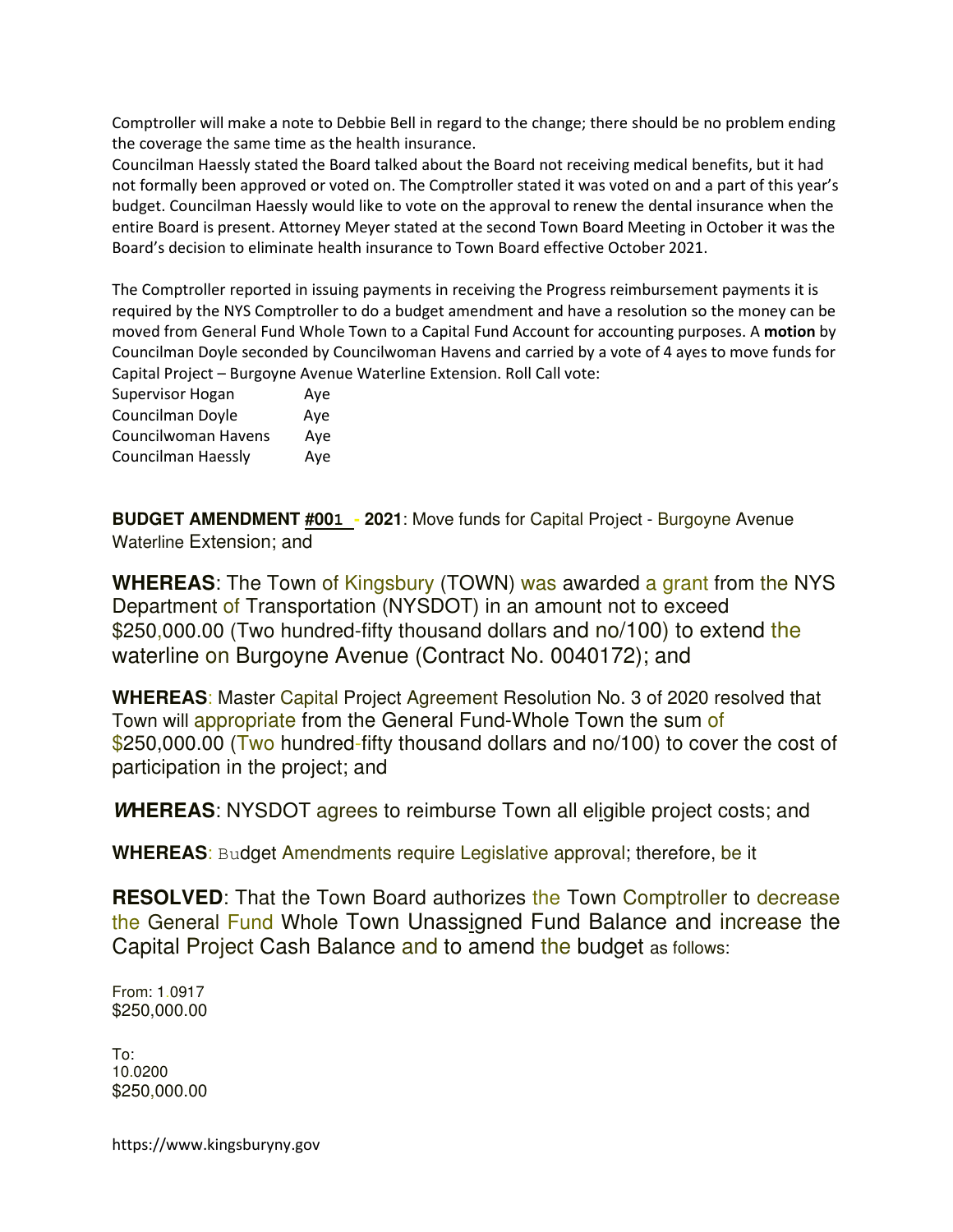Councilman Doyle reported the purpose of the meeting he had with Jim Chase, Water Superintendent and Councilman Washburn was to discuss that of the \$250,000.00 Burgoyne Avenue Waterline Extension Grant, the Town will have to spend an additional funds because the water line is going to be running near a sewer line. The original plans were drawn up before the sewer line was installed and there must be a 10- foot separation between the two lines. Approximately \$40,000.00 will be necessary to cover the cost of additional engineering and mapping.

Supervisor Hogan commented included in the federal stimulus package is water infrastructure; the Town should be fine from a financial standpoint. Supervisor Hogan stated a Public Hearing must be scheduled to extend the water district. Supervisor Hogan asked Attorney Meyer if the Town could move forward setting a Public Hearing. Attorney Meyer responded it requires preparation; he has emailed the Comptroller his comments and he is not certain where she is in her process. The Comptroller stated the engineer has made the changes requested by the attorney; she will send them to Attorney Meyer. Attorney Meyer stated it is premature to schedule a Public Hearing.

Enforcement Officer Todd Humiston reported he and Code Enforcement Officer Ross Cortese put together a draft fee schedule based on the current Warren and Washington County Fee Schedules. Warren County charges for fire inspections and in Washington County the fee is what residents are currently paying. Code Enforcement Cortese conducts the inspections and is aware of how long they take and how much effort goes into them to determine a fee. The Board can review the draft fee schedule and make any recommendations. Councilman Haessly asked questions about the draft fee schedule and if the Board was voting tonight.

Supervisor Hogan explained we need to set a Public Hearing so we can move forward on the fees. The Board also needs to set a Public Hearing on the Spectrum contract.

Councilman Haessly stated the Board passed a law to change fees by a resolution. Attorney Meyer stated this is different because it wasn't part of the fee schedule when the Board set the Local Law. Councilman Haessly would like to meet with Enforcement Officer Humiston and Code Enforcement Officer Cortese to discuss the draft fee schedule. A motion by Councilman Haessly seconded by Councilman Doyle and carried by a vote of 4 ayes to schedule a Public Hearing to discuss the fee structure on April 19, 2021; the meeting will be conducted in person at Town Hall.

#### LEGAL UPDATE:

Attorney Meyer emailed the final contract with Spectrum to Councilman Haessly. A motion by Councilman Haessly seconded by Councilwoman Havens and carried by a vote of 4 ayes to schedule a Public Hearing for the Spectrum contract on May 3, 2021.

#### TOWN CLERK REPORT:

Town Clerk reported the Board needs to re-appoint Barry Jones to the Board of Assessment Review. Once appointed the appointee must submit their oath of office within 30 days. The Town Clerk has not received a notarized oath from Mr. Jones. A discussion followed. A motion by Councilman Doyle, seconded by Supervisor Hogan to open a discussion. Councilman Haessly objects to the motion, he stated Mr. Jones went off the record during Grievance Day with the relative of another BAR member. Supervisor Hogan stated it was more of a procedural matter and not as nefarious as people were trying it to be. The discussion continued. Supervisor Hogan stated there is a motion on the floor to re-appoint Barry Jones to the BAR by Councilman Doyle seconded by himself; Councilman Haessly opposes the motion and Councilwoman Havens abstains from the vote. The motion does not pass.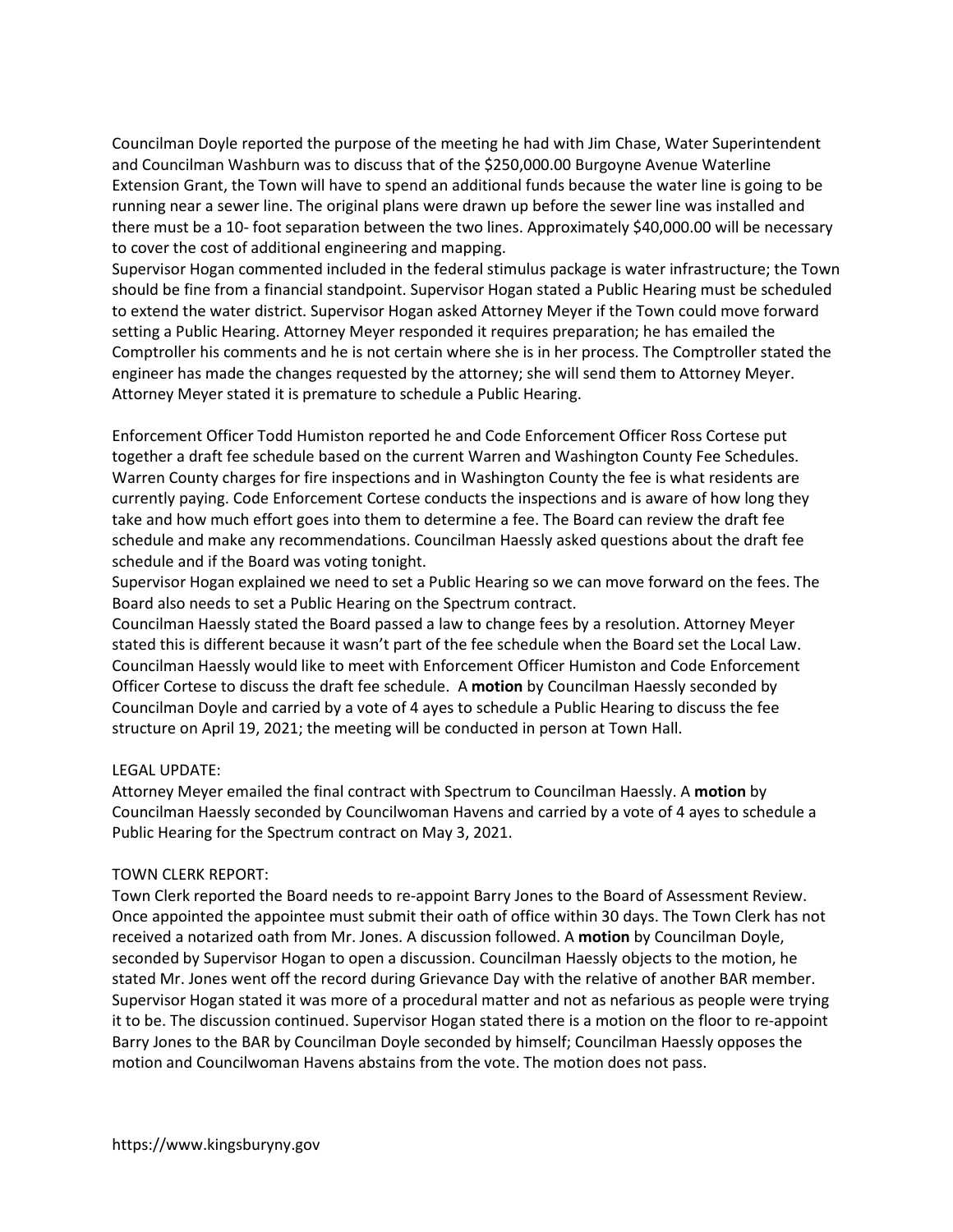Supervisor Hogan announced there are positions open on the Planning Board and the Zoning Board. There are two applications for the Planning Board and one for the Zoning Board. Supervisor Hogan would like the Personnel Committee to schedule interviews with the applicants. Supervisor Hogan stated do we now have a vacancy on the Board of Assessment Review that we will need to fill. Councilman Haessly stated the Board should talk to people to see if they are interested in a BAR position. The discussion continued. Councilwoman Havens would like to speak to Barry Jones and based on that conversation and possibly put forth a motion in the future.

Town Clerk received a FOIL request for the Geer Road Solar as follows:

# Young Sommer LLC

ATTORNEYS AT LAW

EXECUTIVE WOODS, FIVE PALISADES DRIVE, ALBANY/ NY 12205 Phone: 518-438-9907 • Fax: 518-438-9914

www.youngsommer.com

Allyssa T. Moody, Registered Paralegal Writer's Telephone Extension: 253 amoody@youngsommer.com

April 2, 2021

Via Regular and E-Mail

Town of Kingsbury c/o Records Access Officer 6 Michigan Street Hudson Falls, NY 12839

RE: FOIL Request - GeerRoad Project Dear Records Access Officer:

Under the provisions of the New York State Freedom of Information Law, Article 6 of the Public Officers Law, I hereby request copies of records pertaining to the Geer Road Solar project:

Applicant: Geer Road Solar 1, LLC Geer Road Solar 2, LLC, Geer Road Solar 3, LLC,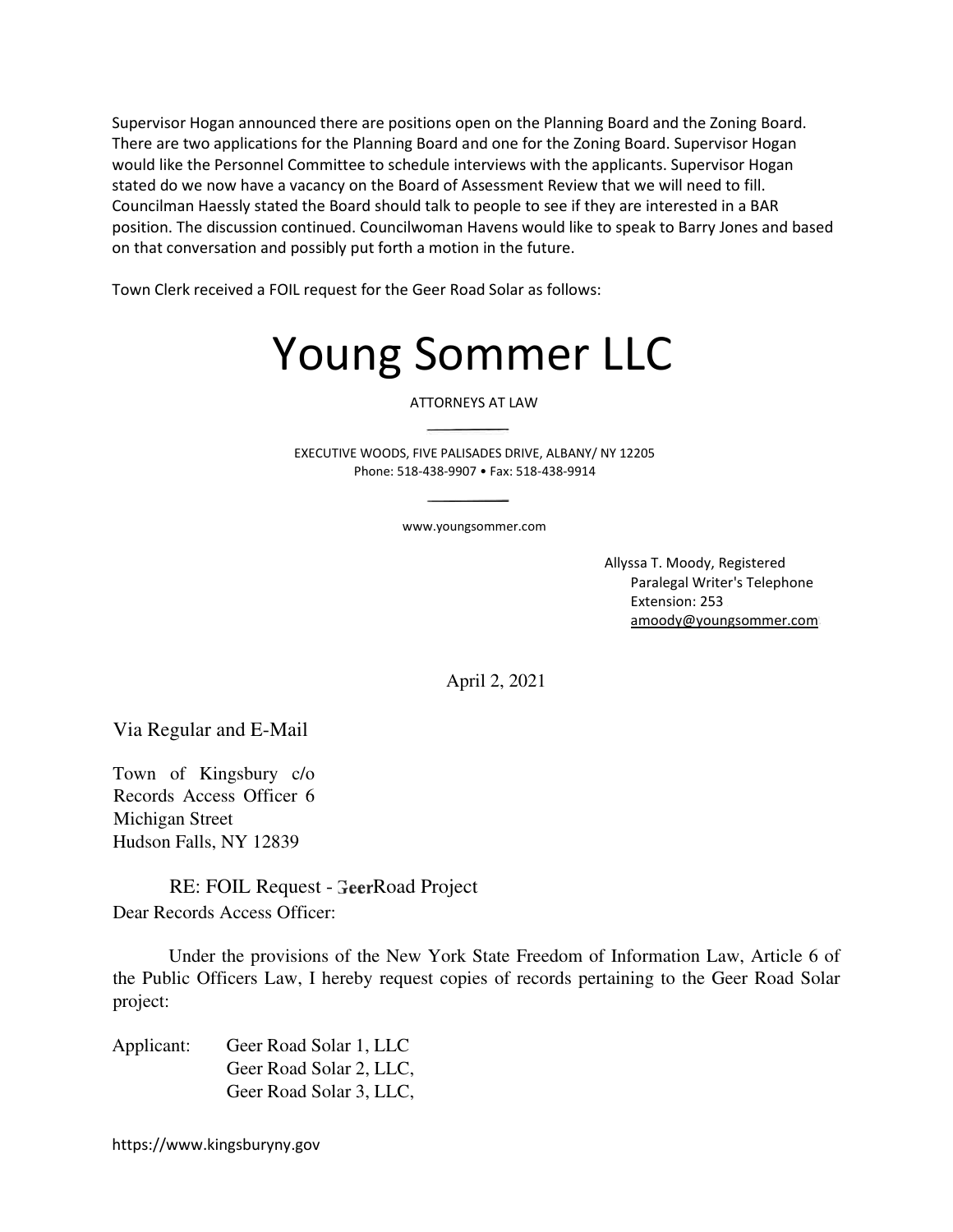Geer Road Solar 4, LLC,

(the "Project"), including, but not limited to, the following:

audio recordings from all 2019 -2021 (inclusive) Town Board meetings; video recordings from all 2019 - 2021 (inclusive) Town Board meetings; audio recordings from all 2019 -2021 (inclusive) Planning Board meetings; • video recordings from all 2019 - 2021 (inclusive) Planning Board meetings; • final/approved/certified versions of 2019 - present Town Board meetings minutes;  $\bullet$  final/approved/certified versions of 2019 - present Planning Board meetings minutes; • all Project approvals or denials issued by the Town, its departments, or employees; • all notices issued by the Town, its departments, or employees concerning the Project; all final/approved/certified resolutions concerning the Project; all correspondence from the Town to Project applicant;

All internal and external town correspondence, e-mails, memoranda or notes whether written or electronic regarding the Project; and  $\bullet$  all correspondence e-mails, memoranda or notes to the Town from any third-party regarding the Project.

To the extent responsive documents may be emailed, please email to amoody@youngsommer.com If hard copies must be sent, please call with associated copy fees and I will issue a check for those costs.

Should you require additional information, please call my cell at 518-847-3046. Thank you.

Very truly yours,  $\angle c$ 

74/4cca Mood/

Allyssa T. Moody, RP PACE Registered Paralegal

Town Clerk has acknowledged receipt of the FOIL request and asked Attorney Meyer if the request must be complete in 20 days. Attorney Meyer explained after 20 days you must notify when you expect to have the FOIL request completed. The FOIL request will be sent to the Board tomorrow for their review. Town Clerk reported her office is still experiencing problems with the computers. The deputy clerk's computer is very slow processing dog licenses, the Clerk's computer shut down and the computer in the tax office has been very slow. IT has recommended increasing the internet speed. The Town Clerk is hoping the issues are resolved soon so her office can be more efficient.

ENFORCEMENT OFFICER & DOG CONTROL OFFICER REPORT:

Permits were received from the County with 142 open permits and some being inactive, 66 are from 2016-2019 with 76 active permits. Ten new permits have been issued since Code Enforcement Ross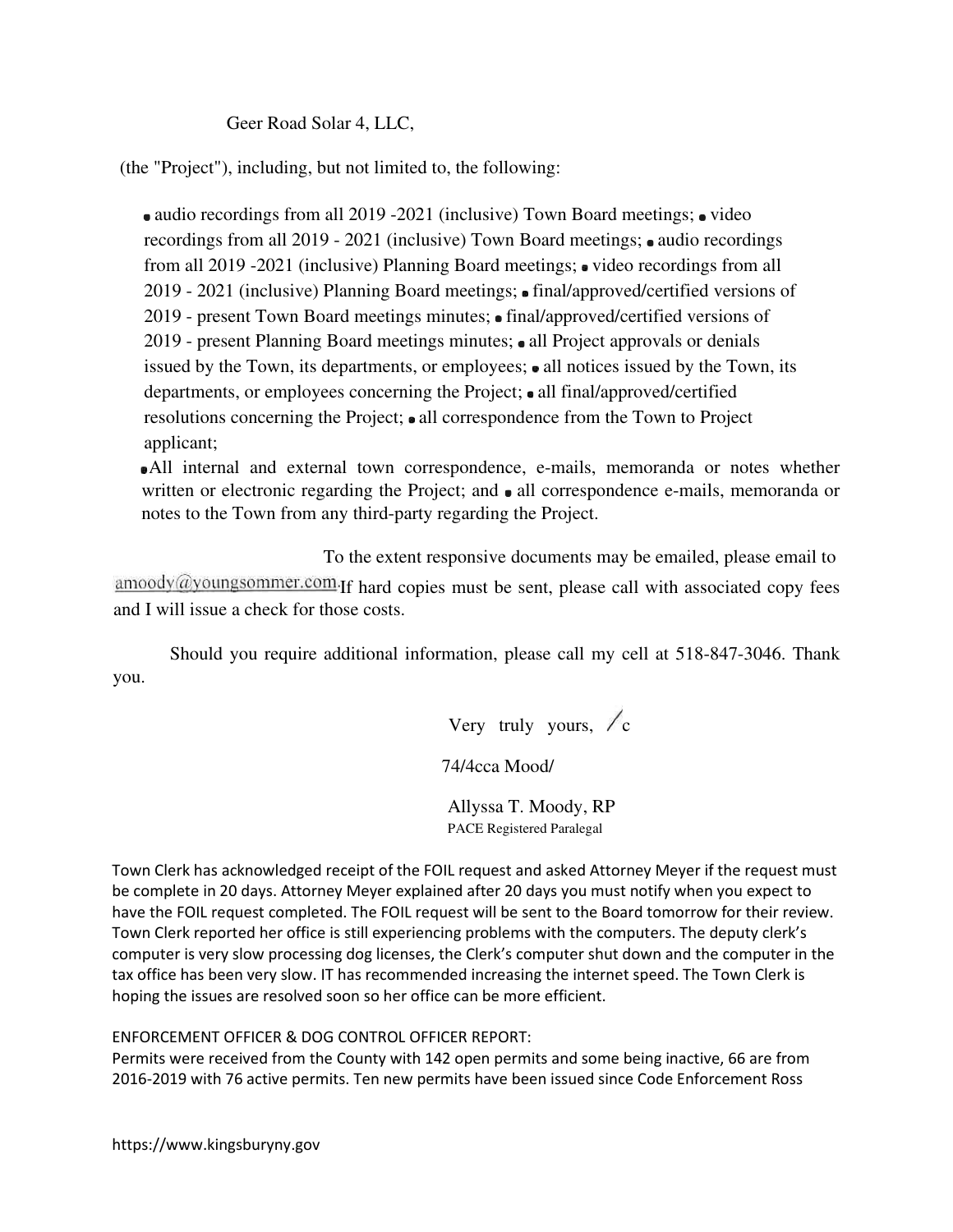Cortese started. Enforcement Officer Humiston has gone on inspections with Code Enforcement Cortese.

Business is picking up for Dog Control; he is covering for the Fort Ann Dog Control Officer this week per the inter-municipal agreement with Fort Ann.

#### COMPTROLLER & BUDGET OFFICER:

The Comptroller reported she has contacted our internet provider; at this time the Town is using 20 megabits. She has received 2 quotes; to upgrade to 50 there would be an increase of approximately \$20.00 per month and to upgrade to 100 there would be an increase of \$100.00 per month. An upgrade of 50 megabits will happen by the week's end. Councilman Haessly asked who provides the internet. The Comptroller responded it is provided by First Light.

The Comptroller has completed a software database for Code Enforcement and will review it with Enforcement Officer Humiston, Code Enforcement Officer Cortese and Michele. She obtained the property information from the Assessor and used that to create a tracking system so they can have a pipeline showing everything they are working on and everything they have completed. It will be a year over year functioning database that is fully integrated and will populate the forms they need. She can also build custom reports based off from the main database. Councilman Haessly asked what the database is, the Comptroller responded it is Excel.

The Comptroller did a webinar with a company that provides online payments for utility billing. At this time, the customers can only pay their water bills by check or cash, drop box or postal mail. They would be able to make an online payment that would automatically post their water account in real time. The program has all the proper securities and does not store credit card numbers. The comptroller still has research to do as far as if the Town will be charged by the bank and also the fees by the provider. She will continue the research if the Board is interested in proving this service. Supervisor asked what the cost would be to the Town. The Comptroller explained there would not be a cost to add the software there would be a service fee, a seventy-five cent per transaction charge. Supervisor Hogan stated Councilman Doyle has always been interested in credit card payments and if we could get an affordable way to do it, that would be good. Councilman Haessly asked if it would eliminate paper work in the office. The Comptroller stated it would greatly reduce depending on who uses it; she would put memos in the bills directing customers to the new feature; it would save in processing mail and manually posting to every receivable account and would require a journal entry afterwards. The Board has no objection to the Comptroller moving forward.

The Comptroller reported payroll year-to-date earnings on the check stubs jumped and does not match the year-to-date paid. She has been working with KVS to resolve the issue so there is no problem at the end of the year with tax documents. Councilwoman Havens stated we should send a letter to break the contract; she thinks we need a new system. The Comptroller stated it happened at the quarter end and is not certain if it is a quarter end procedure that she missed and would like to see if it is an error when she closes out the quarter before she blames the software program. Councilwoman Havens stated the Comptroller should make KVS tell her exactly what the problem is so it can be assessed if it is an error you are making or if it is an internal problem. The Comptroller will figure out what the problem is.

#### HIGHWAY SUPERINTENDENT:

Highway Superintendent Graham received quotes on blacktop and he will work with the Comptroller to prepare the agreement to spend highway funds for the next meeting.

Councilman Haessly asked about incentives due to the federal stimulus bill. Superintendent Graham explained the bill had nothing to do with road construction but there has been some talk about getting more CHIPS money, but until the budget is passed they will not know. Councilman Haessly asked about improvements to culverts and bridges. Superintendent Graham has looked into the Bridge NY program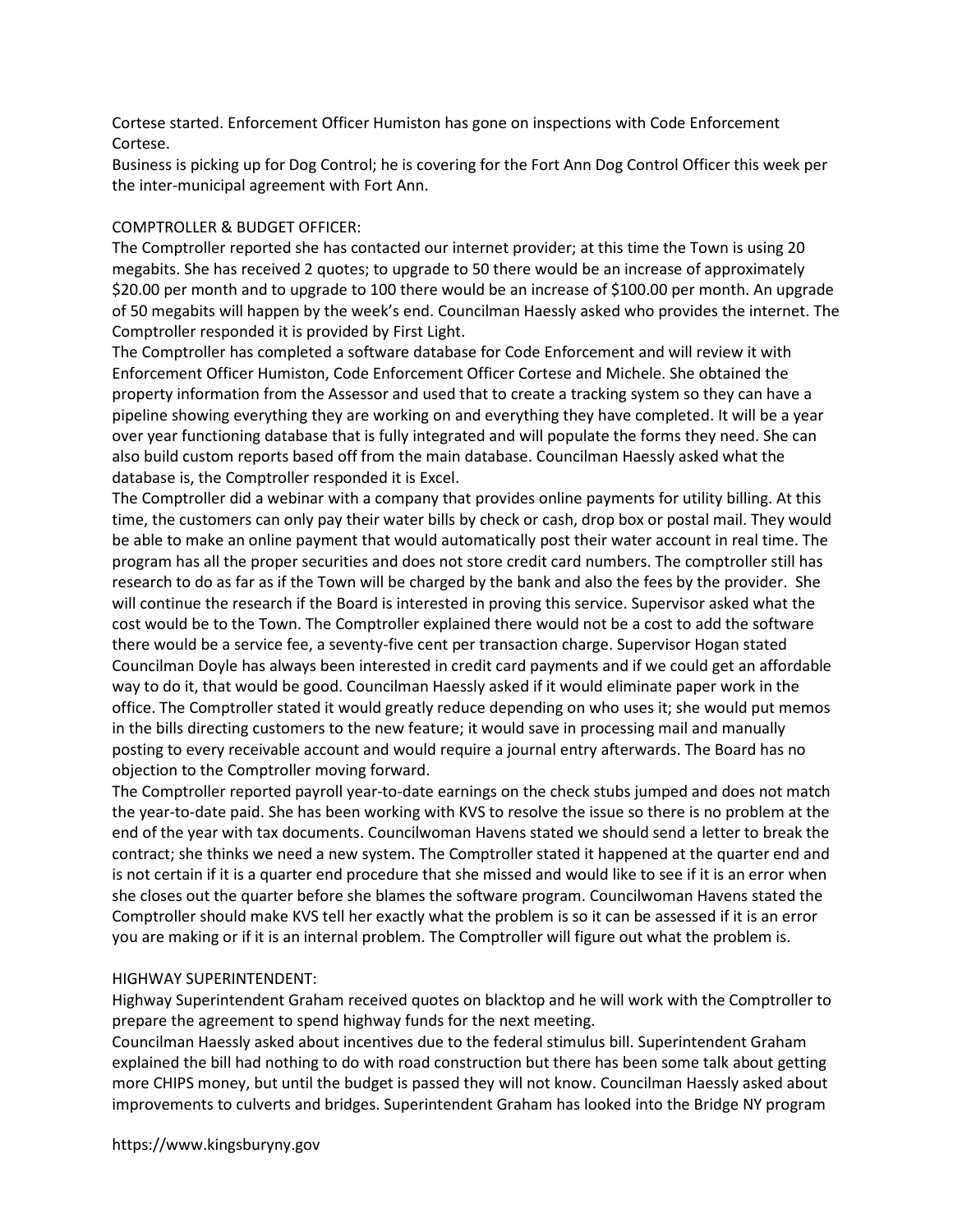and once submitted it takes about two years to finalize. Supervisor Hogan stated culverts and bridges in the State of New York are considered the same and asked if the Town had any culverts in need to be replaced; he believes there is money in the federal stimulus money that provided for bridge replacement. Highway Superintendent Graham stated there is always something that can be replaced. Supervisor Hogan suggested Graham put together an inventory so when the Town receives clear guidance on what the money could be used for it may be for culverts. Superintendent Graham explained the County conducts the bridge and culvert inspections yearly and will have a list. Councilman Haessly asked about of the status of the trees located near the future Town Court parking lot and the construction of the Walgreen's. Superintendent Graham reported Walgreen's has hired someone and will reach out when they get ready to do the trees. Enforcement Officer Humiston received credit for Walgreen's agreeing to have the trees cut down.

#### COUNCIL REPORT:

Councilman Haessly spoke of a person who may be interested in a position with the Board of Assessment Review.

Councilman Haessly would like to receive emails from the Zoning Board and Planning Board members so when there are things going on and minutes are taken, if he has questions he can contact them by email instead of by phone. Supervisor Hogan asked if there was a contact sheet for the Town employees. Town Clerk reported the Comptroller and the Deputy Clerk created a contact list. The Comptroller stated Councilman Haessly would like every Planning and Zoning Board member to have a kingsburyny.gov email address; at this time, it is not offered. Councilman Haessly would like to discuss this at a later time. Councilman Haessly suggested the Board consider replacing computers when preparing the next budget. Councilman Haessly stated when the Spectrum contract is approved the Town will receive quarterly payments instead of annual and will provide the Town with approximately \$15,000.00 this year.

#### SUPERVISOR REPORT:

Supervisor Hogan reported the first stimulus meeting was conducted at the County to establish some discussion. Vice Chairman Henke is chairing the committee and wanted to generate recommendation of what and if any immediate action could be taken to prepare for the stimulus money and to begin discussions to define potential use of the stimulus money within the broad categories that have been provided so far. There will be two payments around 5.9 million to the County. The first payment will be used to reimburse the County for expenses related to COVID; additional funds may be invested for the future and possibly promoting tourism.

Supervisor Hogan serves on a committee with 7 other towns and the IDA in regard to the Champlain Power Express and negotiations in regard to PILOT have continued.

#### PUBLIC COMMENT:

Lorraine Forcier sent an email to the Board with highlights of ideas for changes in the solar regulations that were pulled from regulations from different towns across New York State and a couple from Massachusetts.

Mike Cleveland is concerned that a study has not been conducted in regard to blasting near a solar facility. Last week there was a blast and neighbors called Peckham's to have their basements which have cracks. He is concerned what would happen to the solar panels with continuous blasting.

Lorraine Forcier commented she is not as close to the mine as the other neighbors she felt the blast at her house with a loud blast.

Supervisor Hogan asked if Joe Derway was contacted by the DEC. Mr. Cleveland responded they had spoke to DEC a few times and their response is wishy washy. He requested seismic graphic readings